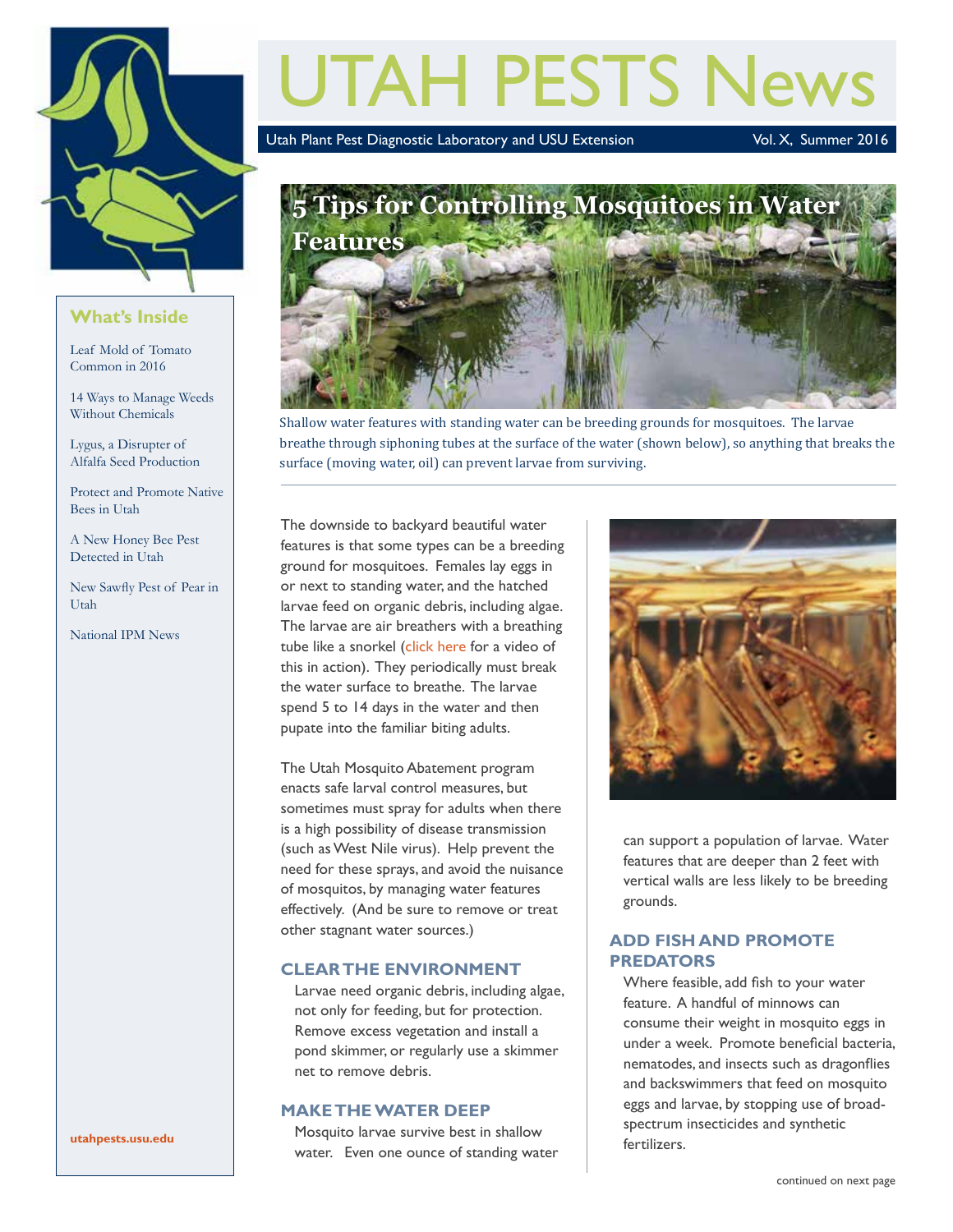# **UTAH PESTS Staff**

**Diane Alston** *Entomologist* diane.alston@usu.edu 435-797-2516

**Cami Cannon** *Vegetable IPM Associate* cami.cannon@usu.edu 435-797-2435

**Ryan Davis**  *Arthropod Diagnostician School IPM Associate* ryan.davis@usu.edu 435-797-2435

**Marion Murray** *IPM Project Leader Editor,* Utah Pests News marion.murray@usu.edu 435-797-0776

**Claudia Nischwitz** *Plant Pathologist* claudia.nischwitz@usu.edu 435-797-7569

**Ricardo Ramirez** *Entomologist* ricardo.ramirez@usu.edu 435-797-8088

**Lori Spears** *USU CAPS Coordinator* lori.spears@usu.edu 801-668-4056

**Utah Plant Pest Diagnostic Lab** BNR Room 203 Utah State University 5305 Old Main Hill Logan, UT 84322

*UTAH PESTS News* is published quarterly.

To subscribe, [click here.](http://utahpests.usu.edu/ipm/htm/subscriptions)

All images © UTAH PESTS and USU Extension unless otherwise credited.

[utahpests.usu.edu](http://utahpests.usu.edu/)



#### **Mosquitoes in Water Features, continued from previous page**

### **DISRUPT LARVAL ACTIVITY**

Bubblers, fountains, water-wigglers, and waterfalls increase water circulation and prevent mosquito larvae from coming to the surface to breathe.

If the water is not needed for plant growth or for birds or mammals to drink/bathe in, apply a small amount of a vegetable-based oil to coat the surface of the water and reduce surface water tension. The oil will prevent larvae from penetrating the surface for breathing, and will also prevent newly hatched larvae from getting food below the water.

### **USE BIOLOGICAL CONTROL**

Some water features that can't take fish, have lots of plants, or have standing water, may require further intervention with larvicides. The naturally occurring bacterium, *Bacillus thuringiensis israelensis* (Bti), specifically targets larvae of mosquito and related insects (fungus gnat, black fly). It is sold as various brands, including Mosquito Dunks, Mosquito Bits, and Microbe-Lift. The larvae ingest the Bti, and are killed within a few days. Bti affects only fly larvae, so it won't harm predatory insects living in the pond or water feature, or birds or mammals that ingest the water.

Marion Murray, IPM Project Leader

# **New Utah Pests Publications**



The Utah Vegetable Production and Pest Management [Guide](http://utahpests.usu.edu/IPM/files/uploads/Publications/UT-veg-guide-2016.pdf) has been greatly expanded in the new 2016 edition (click title for link to pdf). The guide includes production (soil prep, planting, weed control, harvest, storage) and pest information (conventional and organic treatment options) for:

brassicas • corn • onion cucurbits (cucumber, pumpkin, squash, melons) solanaceous crops (tomato, potato, pepper, eggplant)



The [Invasive Fruit Pest Guide for Utah](http://utahpests.usu.edu/IPM/files/uploads/Publications/UT-invasive-fruit-pest-guide-2016.pdf) is a new publication that will help fruit growers to be prepared for possible pest outbreaks (click title for link to pdf). Many of the pests included in the book have been found in Utah, but have not yet caused economic damage, and include:

brown rot • plum pox virus • spotted wing drosophila brown marmorated stink bug • velvet longhorned beetle Japanese beetle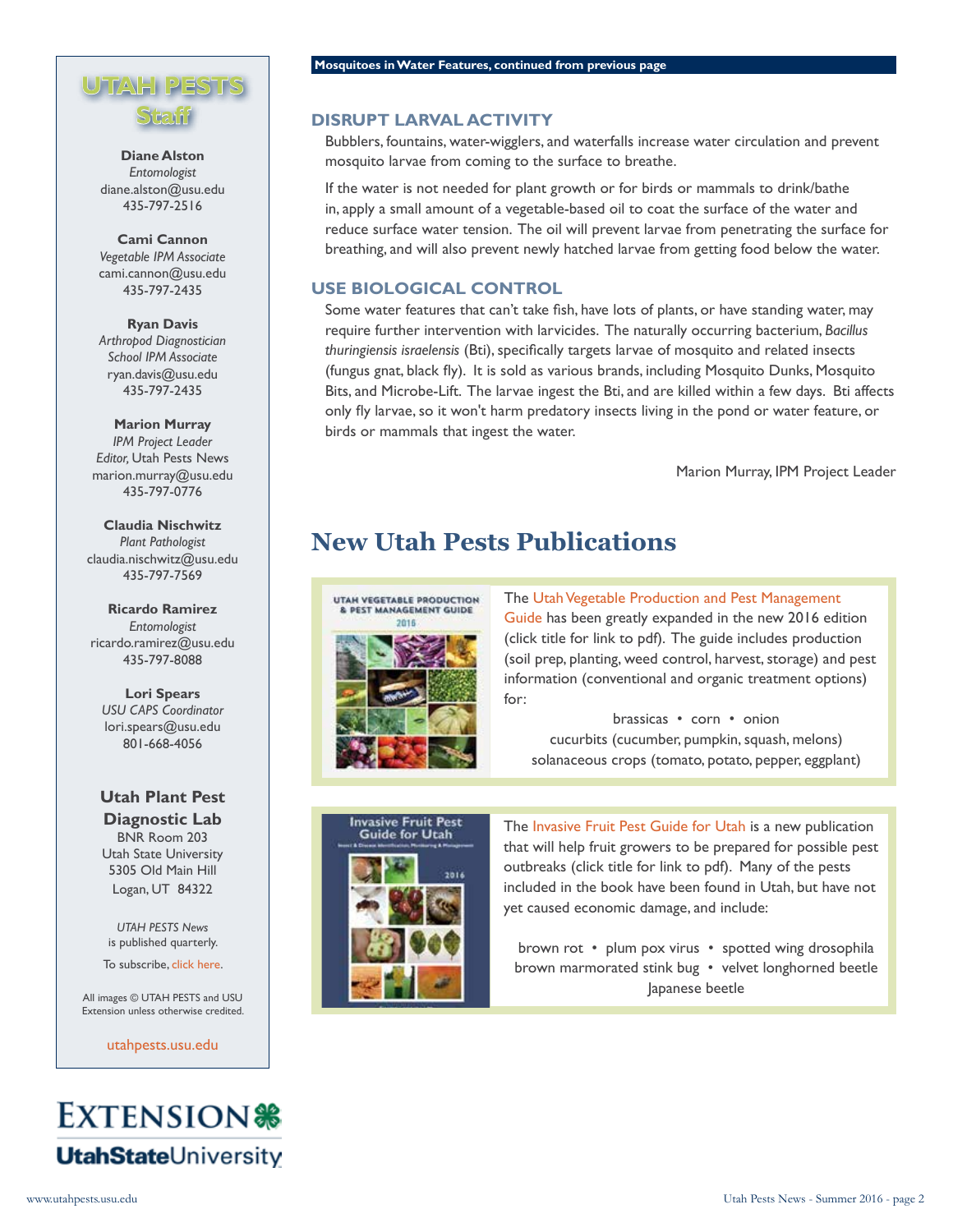# PLANT PATHOLOGY NEWS AND INFORMATION

### **Leaf Mold on Tomato Common in Spring 2016**

Leaf mold of tomato is caused by the fungus *Fulvia fulvum*. Several plant samples have been sent to both the Utah Plant Pest Diagnostic Lab and the plant pathology lab this year that were identified with this disease. This year's outbreak is likely due to Utah's rainy May and early June, and the subsequent high humidity.

Fulvia needs humidity of 85% or higher to infect leaf tissue. The preferred temperature for infection and growth is about 77°F, but the fungus can grow at temperatures from 40°F to 94°F. Therefore, the disease can be especially problematic in high tunnel or greenhouse situations. Fulvia produces spores that can survive for up to one year in crop residue. There have been reports that Fulvia can be seedborne.

Early symptoms consist of yellow spots on the upper side of leaves with brown lesions on the underside. Over time, as high humidity persists, spores will be produced on the lesions on the underside. Severely infected leaves will eventually die.

There are several options for management and a combination of them would provide the best control. Fungicides should be applied weekly and thorough coverage of the foliage is important. Fungicides with fair to good efficacy registered in Utah are Inspire Super, Revus Top, copper-based products, and Gavel 75D.

Cultural controls are very important in managing this disease. Reducing the humidity to under 85%, with increased air movement between plants, reduces leaf infections. At the end of the growing season, plant debris should be removed to reduce inoculum for the following season. Surfaces in greenhouses or high tunnels such as trellises, stakes, and benches should be sterilized with a 10% bleach solution. When growing transplants, the use of disease-free seed is important. Many companies will provide information on the diseases that have been tested on their seed.

Although there are some resistant tomato varieties, they are only resistant to certain races of Fulvia. Fulvia is a fungus that frequently mutates and produces new races against which the current resistant varieties would be of no use. A list of resistant varieties is available in this [Cornell University](http://vegetablemdonline.ppath.cornell.edu/NewsArticles/TMV%20and%20Leaf%20Mold%20Variety%20List.pdf)  [publication](http://vegetablemdonline.ppath.cornell.edu/NewsArticles/TMV%20and%20Leaf%20Mold%20Variety%20List.pdf).

Claudia Nischwitz, Plant Pathology Specialist



Early symptoms of leaf mold include yellow spots on the upper side of leaves with brown lesions on the underside (*top*). Over time, as high humidity persists, spores will be produced on the lesions on the underside (*middle*). Later symptoms include circular necrotic lesions with a yellow halo (*bottom*).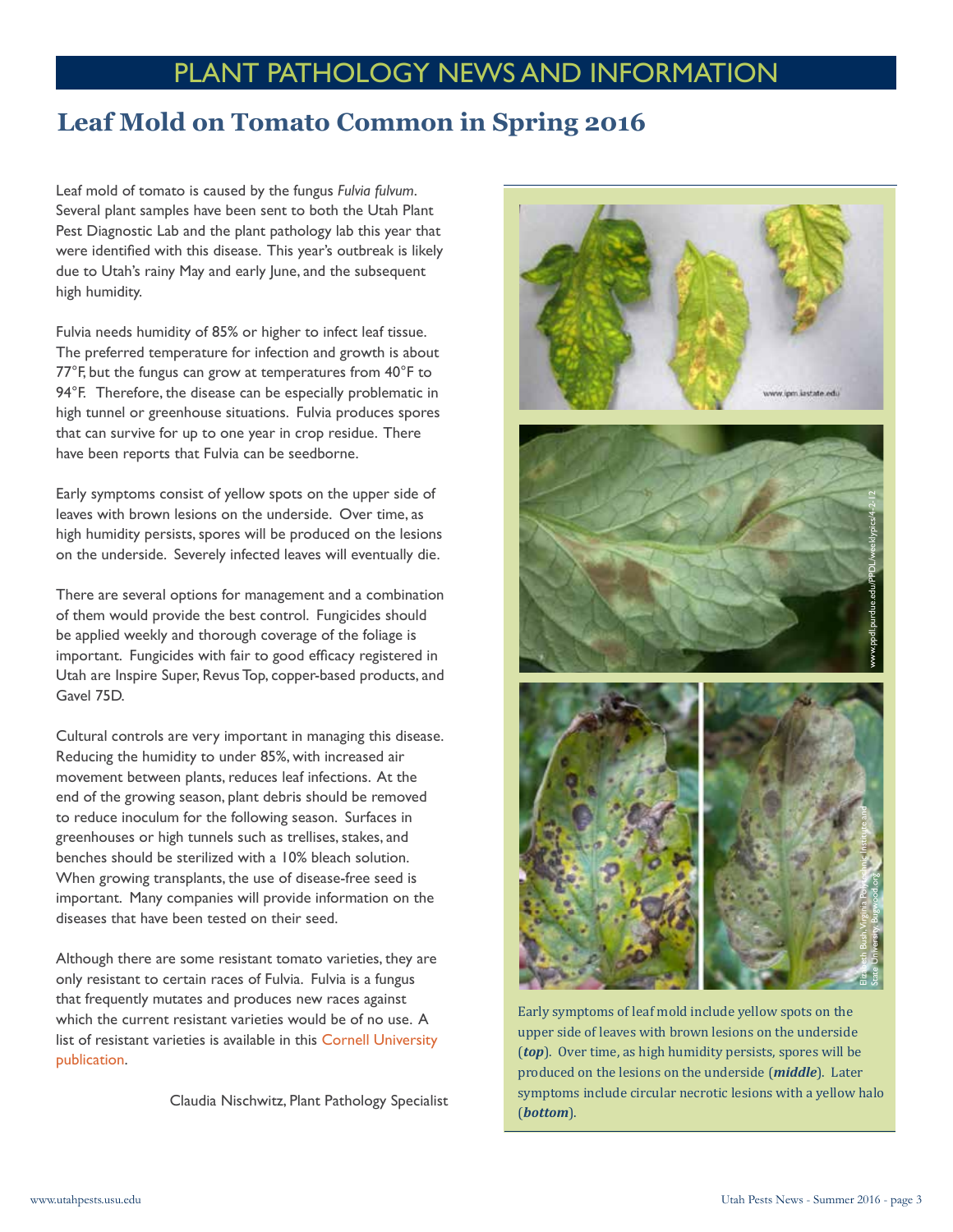# GENERAL IPM INFORMATION



In addition to being a nuisance, weeds may harbor pest insects and diseases. Using non-chemical practices to manage weeds can supplement an overall integrated pest management approach by attacking three birds (weeds, pests, and diseases) with one stone.

### **1. Identify the weed "hot spots" on your farm.**

### **2. Know your weeds.** For example:

- Annual or biennial weeds must be destroyed before they flower (and release seeds).
- Some perennial weeds like quackgrass can grow (and spread) from individual plant segments that have been cut via hoeing or disking.

### **3. Prevent spread.**

- Clean weed seeds from farm machinery between fields.
- Discuss weed seed contamination with your supplier of forage seed, straw, hay, compost, or manure.
- When possible, use farm-generated soil amendments to reduce foreign weed seed introductions.

### **4. Reduce weed pressure.** Manage your weed seed bank, and keep weeds from going to seed.

- Reduce weed influx by mowing or harrowing alleys and field edges.
- Thoroughly compost animal manures to kill off weed seeds or avoid using manure altogether.
- Mow adjacent areas and field edges to prevent weed seeds from blowing into your fields.
- Clean your seed (especially cover crop seed) with common cleaning practices such as screening or fanning.
- **5. Diversify crop rotations**. As C.E. Leighty put it in the 1938 Yearbook of Agriculture, "Rotation of crops…is the most effective means yet devised for keeping land free of weeds." Rotating crops and altering planting dates will disrupt weed life cycles and prevent weeds from adapting.
	- Protect poor-competitor plants (e.g. slow growing carrots or alliums) by planting them after crops that

reduce weed populations (e.g. lettuce that is harvested before weeds go to seed, or a competitive cover crop that smothers weeds).

- Diversify your production by rotating areas between crop groups with differing characteristics.
- Follow weedy crops like squash (vines make it difficult to cultivate), with a crop like potatoes (easy to cultivate) or lettuce.

### **6. Group crops with similar management.**

Grouping crops by vegetable family, row spacing, cultivation, tillage, mulches, etc., can help save time and money. For example:

- Tomatoes, peppers, and eggplants may be mulched with black plastic and when grouped together, all the plastic can be placed at once.
- Plants with the same spacing can be mechanically cultivated as an entire row.
- Common groups for weed management are: Brassicas: cabbage, broccoli, cauliflower Cucurbits: summer/winter squash, cucumber Greens: spinach, lettuce, chard, kale Legumes: peas, beans Roots: carrots, beets, turnips Solanaceous crops: tomatoes, peppers, eggplants

### **7. Use the correct cultivation equipment**.

- Adjust machinery settings each year to ensure proper function before you begin cultivation.
- Plan bed and row spacing that will optimize the efficiency of your tools.

### **8. Till and cultivate at the right time.**

- When planning seeding and transplant dates, create a weed control calendar at the same time. This calendar will serve as a reminder and help you hit the windows of opportunity for cultivation.
- Till weeds in the first few weeks of crop growth, during the "critical weed-free period," especially when they are just emerging and before you can see their leaves. This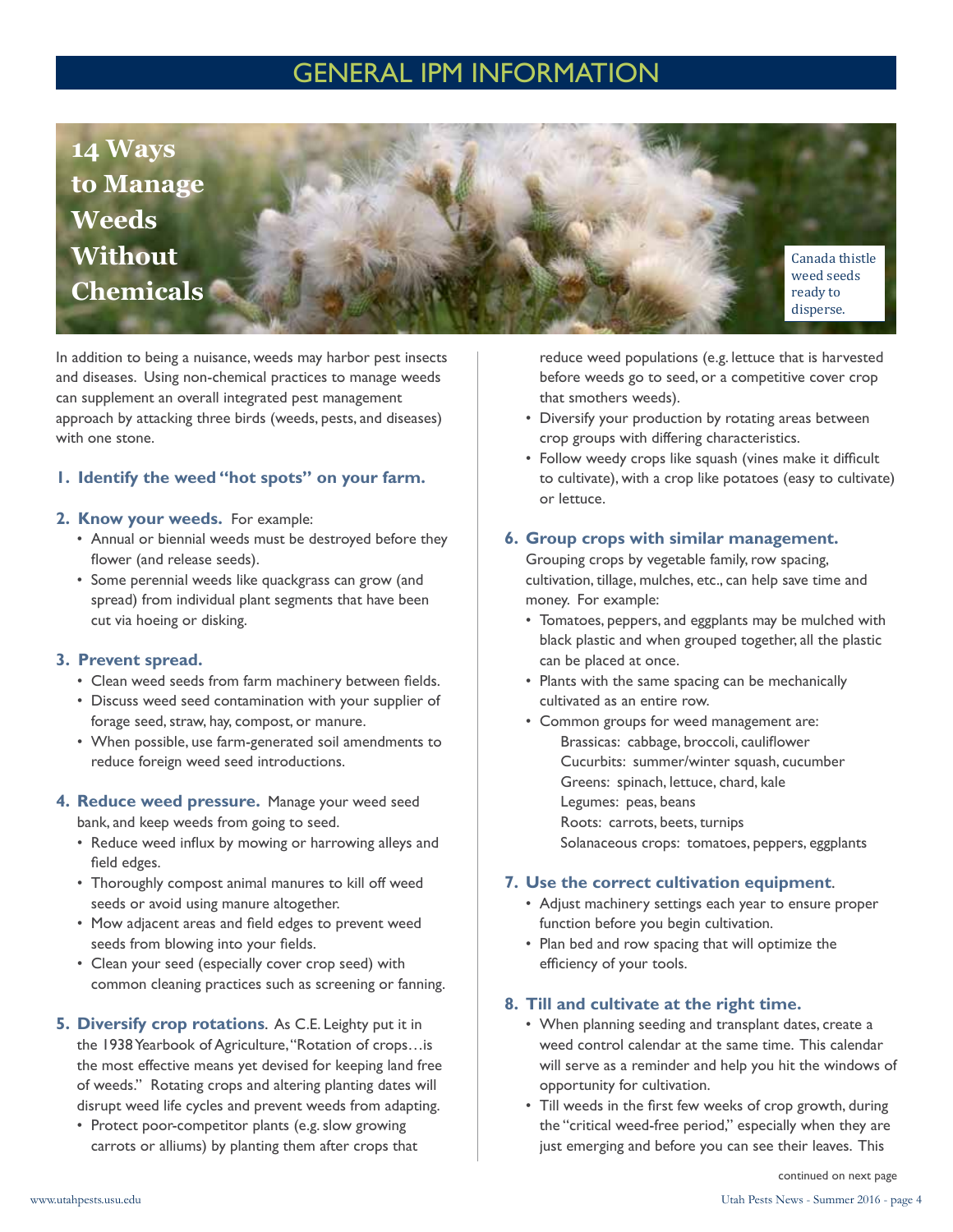### GENERAL IPM INFORMATION, continued

#### **14 ways to manage weeds, continued from previous page**

is also known as the "white thread stage" because the weeds look like white strings in the soil.

• For a list of weed-free periods for vegetable crops, see pg. 15 of this [NC State publication on organic weed](http://content.ces.ncsu.edu/weed-management-on-organic-farms)  [management.](http://content.ces.ncsu.edu/weed-management-on-organic-farms)

### **9. Manage crops to outcompete weeds.**

- Choose the right cultivar for your area and specific needs.
- Use transplants when possible.
- Use high quality crop seeds with vigorous growth.
- Seed at the right time with uniform and proper placement.
- Ensure crop health with proper nutrient and soil management.

### **10. Use mulches and cover crops**.

- Apply mulches to give crops a competitive advantage.
- Use cover crops during a transitional period or fallowyear rotation.

### **11. Irrigate effectively.**

• Bury drip irrigation to provide moisture to the crop and minimize water available to weeds that are close to the soil surface.

### **12. Feed the crop, not the weeds, by properly timing and applying fertilizer.**

- Side-dress or band more expensive fertilizers at low rates when planting.
- Primarily rely on green manures and/or compost to release nutrients in the middle of the season.
- Avoid pre-plant broadcasting of soluble nutrients that may be more readily used by fast-growing weeds than slow-growing crops.
- Make fertilizer applications near the crop rows where it is more likely to be captured by the crop.

### **13. Consider stale seed beds or stale rows.**

- Just before planting, till seedbeds, and allow weeds to germinate with irrigation (or rainfall). Kill young weeds with shallow cultivation, flame weeding, or other nonselective method.
- Success with the stale seedbed technique depends on the time of planting and the spectrum of weeds present.
- Use flame weeding to protect slow-to-germinate crops like carrots and alliums. The advantage of flaming over tilling is that flaming does not disturb the soil which can bring up new weed seeds for germination.



Weeds can be alternate hosts to vegetable insects and diseases, such as flea beetle on this leafy spurge.

- For more information on flame cultivation [see this](http://content.ces.ncsu.edu/weed-management-on-organic-farms)  [publication from NC State University](http://content.ces.ncsu.edu/weed-management-on-organic-farms) on organic weed management.
- **14. Solarize/sterilize the soil.** This method is more effective against perennial weed control and may not be practical in some cases because part of the land is taken out of production during the summer. However, some solarizing plastics can be left in place while cash crops are planted through the plastic after solarization is complete.
	- During the summer months, place black or clear plastic mulch (0.03-0.08 inches thick) over tilled, moist soil to kill germinating weeds. Ensure that the plastic fits tightly over the soil and that the soil reaches the recommended temperatures of 140°F at a depth of 2 inches and 102°F at a depth of 18 inches. Leave plastic in place for 6 weeks or longer.
	- For more information on soil solarization, [see this](http://vric.ucdavis.edu/pdf/soil_solarization.pdf)  [publication from UCDavis.](http://vric.ucdavis.edu/pdf/soil_solarization.pdf)

Each of these methods may not be very effective alone, but can be quite powerful when combined. Be sure to compare the success of different combinations, to know what works on your farm. Integrating the cultural tactics listed above to reduce the number or size of weeds by 5 to 10 percent can provide significant and often low-cost control of weeds.

### Cami Cannon, Vegetable IPM Associate

#### *Other Resources:*

[Creating a Weed Plan for Your Organic Farm \(Penn State\)](http://extension.psu.edu/business/start-farming/vegetables/factsheets/creating-a-weed-management-plan-for-your-organic-farm) [Weed Management for Organic Crops \(UCDavis\)](http://anrcatalog.ucanr.edu/pdf/7250.pdf) [Weed Management in Organic Cropping Systems \(Penn State\)](http://extension.psu.edu/pests/weeds/organic/weed-management-in-organic-cropping-systems)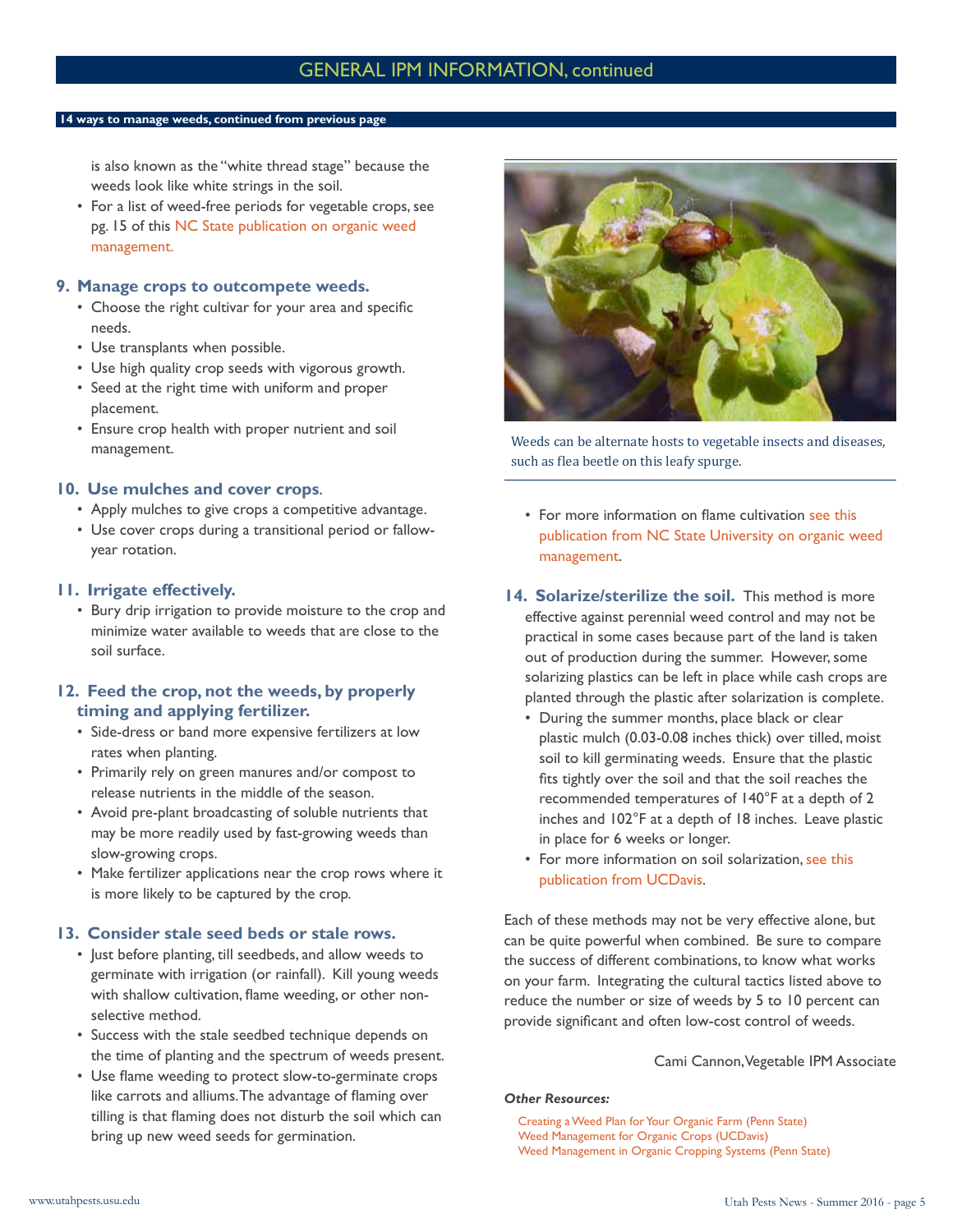# ENTOMOLOGY NEWS AND INFORMATION

# **Lygus, a Disrupter of Alfalfa Seed Production**

Although Utah does not have the vast acreage of alfalfa seed production it once had, the areas that still produce seed must deal with lygus bugs. Lygus are true bugs having piercing-sucking mouthparts with nymph and adult stages that feed on a variety of plants. They are damaging as an agricultural pest because they pierce plant terminals and stems, resulting in stunting and abnormal plant growth. Toxins in their saliva affect flower buds, and direct feeding on the buds and developing seeds can result in premature bud shedding, shriveled seeds, and reduced seed viability. They affect many seed crops besides alfalfa, including ornamental perennials such as penstemon and lupine. Alfalfa seed producers in the West have reported that lygus is a persistent and serious pest.

Lygus' broad host range makes it difficult to manage because weeds like Russian thistle, kochia, and weedy mustards can be good hosts. Alfalfa appears to be a preferred host, particularly when in the reproductive stage. Lygus are highly mobile and have been seen migrating from newly harvested alfalfa fields to nearby cotton fields. Therefore, important management strategies for alfalfa seed production include targeting lygus at initial feeding sites, weed management of field edges, and management in alfalfa hay.

Monitoring prior to bloom and seed maturation with a sweep net has been recommended for making management decisions. An economic threshold of 4 or more lygus per sweep prior to pollinator release and bloom has been recommended as a general guideline for considering insecticide treatment. During bloom to seed set, the threshold increases to 8-10 lygus per sweep, and then to 10- 15 when alfalfa seed is set and maturing.

Insecticides are one of the primary means of management in alfalfa seed production. Pre-bloom applications have included broad-spectrum insecticides, namely organophosphates and pyrethroids. Continued use of these products over many years have reduced their efficacy and increased issues with lygus resistance, demonstrating the need for chemical rotation. The options become more critical as the alfalfa bloom period starts because of insecticide toxicity to pollinators and other beneficial insects.

Recent trials conducted in Idaho evaluated several insecticides (Assail, Capture, Beleaf, Rimon, Transform, Warrior, and Grandevo) for lygus management during alfalfa bloom. Most





Late instar nymph and adult lygus bugs are the most damaging, using their stylet to pierce seeds in developing pods, resulting in seed that is not viable.

of the treatments had their greatest effect on nymphs. Compared to Capture (bifenthrin), other insecticides had considerably less effect on predators and on the alfalfa leafcutting bee. It is noteworthy that Rimon (novaluron), which appeared safe on adult alfalfa leafcutting bees, was found to be toxic to the leafcutting bee larvae. Although the biopesticide, Grandevo (chromobacterium), appeared to be soft on leafcutting bees, it did not provide adequate suppression of lygus nymphs or adults at the recommended 2 or 3 lb rates. Finally, the trials showed that two applications of Transform (sulfoxaflor) was found to provide equal or better lygus suppression and seed yield compared to two applications of Beleaf (flonicamind) or Warrior (lambdacyhalothrin).

Transform was approved in 2013 for use in several crops. However, in 2015, it was revoked because of the growing concerns about potential hazards to bees. Given the continually high lygus pressure and effectiveness of Transform against lygus, western states have attempted to gain EPA approval for emergency use in alfalfa seed production. All requests were denied because EPA issues approvals only when it can be shown that the lygus pressure has increased, the available products are not effective, and economic losses on alfalfa seed yield increase dramatically as a result of lygus pressure. As management options become more limited, it is important that growers, extension faculty, and researchers work together to continually gather data on lygus to improve management solutions.

Ricardo Ramirez, Extension Entomologist

#### *Resources*

[USU Extension Lygus Bug Fact Sheet](http://extension.usu.edu/files/publications/factsheet/lygus-bugs-alfalfa07.pdf) [University of Idaho Lygus Efficacy Trial](http://pnwpestalert.net/uploads/meetings/3--Barbour-Lygus.pdf) [High Plains IPM: Lygus Bugs](http://agresearch.montana.edu/wtarc/producerinfo/entomology-insect-ecology/LygusBug/HighPlainsIPM.pdf)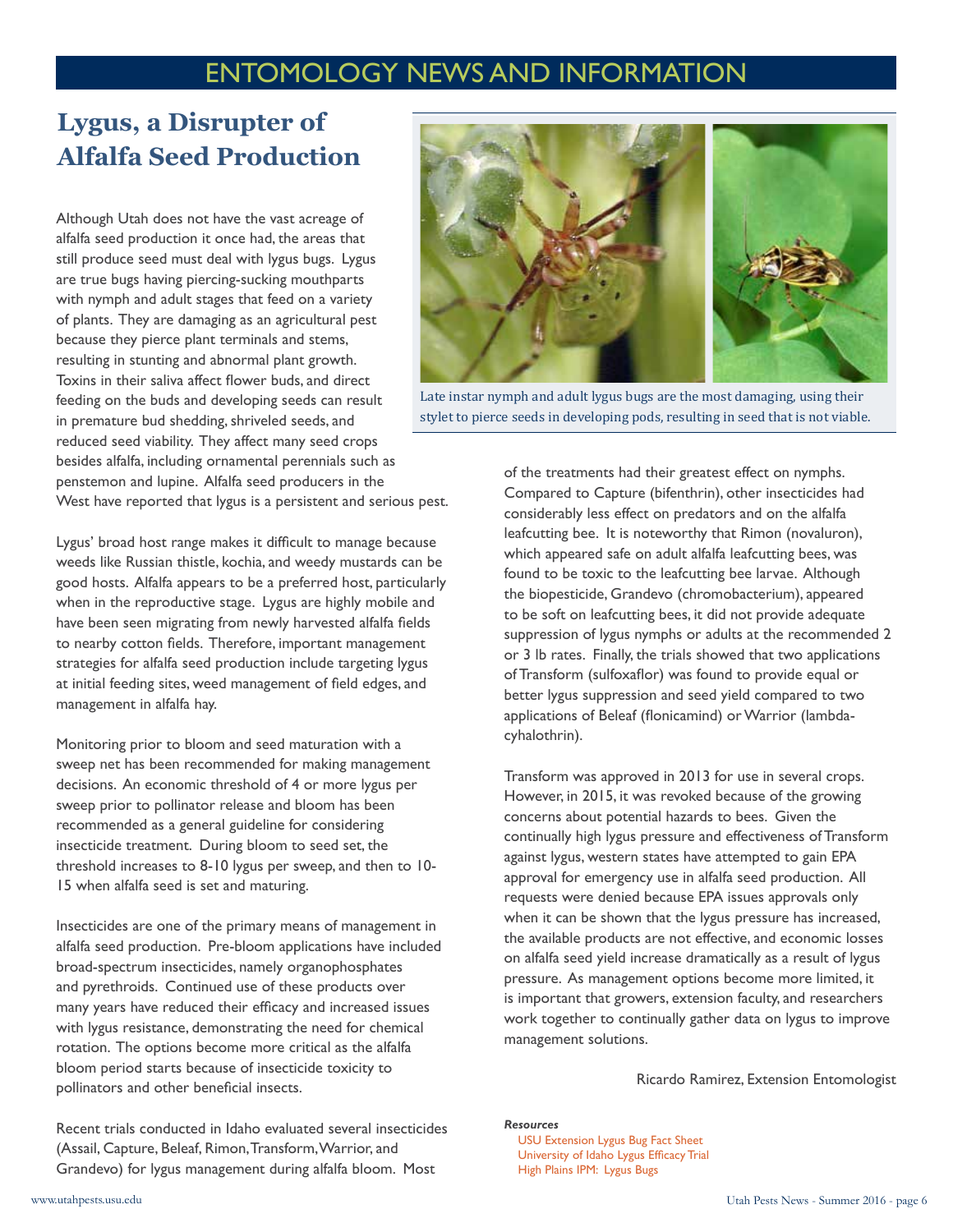### **Protect and Promote Native Bees in Utah**

Utah is a mecca for native bees. About 1,000 named species live in the state, and their diversity is tremendous. Native bees pollinate a cornucopia of native, food, and ornamental plants in our environment. Bees help keep our 'Gardens of Eden' blooming. However, urbanization can take a toll on reducing their habitat and preferred food sources. Gardeners and landscapers can mitigate these negative impacts by taking simple steps to help our native bees thrive.

Native bees require two primary resources: food and nesting sites. Unlike honey, bumble, and some sweat bees, most native bees live a solitary lifestyle. They may aggregate in popular nesting sites, but each female provisions her own nest. She will typically lay her eggs singly in cell-like structures made of mud or leaves, and provision her offspring with a ball of nectar and pollen. The larva consumes this provision during development within its cell. Many native bees have only one generation per year, and their activity period coincides with bloom of their preferred plants. It is easy to see how destruction of certain flowering plants in a given area due to development or other human-caused activities can greatly harm local native bee populations, especially for highly specialized species of bees that visit only one or several types of flowering plants.

Dr. Jim Cane with the USDA-ARS Pollinating Insect Research Lab in Logan, UT, wrote two very useful fact sheets for USU Extension on attracting and enhancing native bee populations, and they are described below.

Projects to encourage and observe native bees are well-suited for youth and gardening clubs, as well as to the individual gardener. So take a look at these two informative resources, and go out and protect and promote native bees in Utah!

Diane Alston, Entomologist

### **[Gardening for Native Bees in Utah and Beyond](http://extension.usu.edu/files/publications/factsheet/plants-pollinators09.pdf)**

This fact sheet (click on title for link to document) focuses on the selection of suitable flowering plants for the garden and landscape. It includes a comprehensive plant list and calendar of plant bloom and native bee activity times. By selecting plants from the list, you can enhance native bee populations in your local environment.





*Left*: The European carder bee is attracted to lamb's ear. *Top*: Male *Melissodes* bees get pollen from, and "spend the night," in sunflowers.

*Bottom*: Pollinator gardens should contain a mix of seasonlong blossoms.

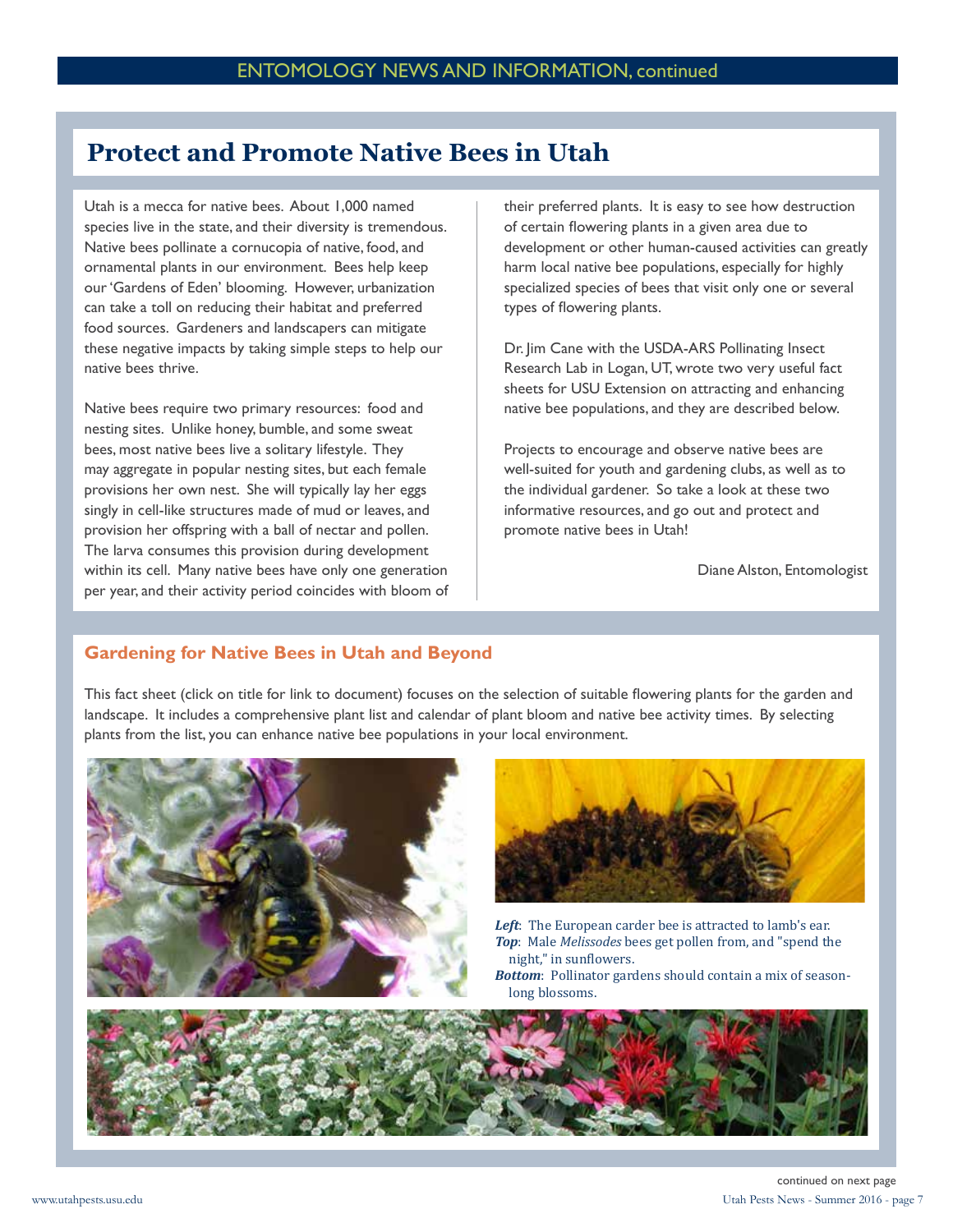### ENTOMOLOGY NEWS AND INFORMATION, continued

### **Protect and Promote Native Bees, continued from previous page**

### **[Gardening and Landscaping Practices for Nesting Native Bees](http://extension.usu.edu/files/publications/factsheet/ENT-175-15.pdf)**

This fact sheet (click on title for link to document) provides an overview of gardening and landscape practices that enhance native bee nesting populations. For example, attractive substrates for some ground-nesting bees include stream pebbles and cobbles rather than bare ground. Weed barrier fabrics and thick mulches are impenetrable to bees, thereby discouraging their nesting activity. Sprinkler irrigation can also inhibit bee nesting. Adjust irrigation times to the evening and night when bees are within their ground nests, or switch to water-conserving drip irrigation. Promote twig- and stem-nesting bees by leaving dead hollow twigs, such as those of forsythia, raspberry, or bamboo. Wooden blocks drilled with holes will attract cavity-nesting bees.









*Top*: Nest with cocoons of the bee *Hoplitis sambuci* excavated in the pith of a dead sumac twig.

*Middle left*: River pebbles provide an ideal nesting substrate for *Halictus rubicundus* bees, and is an attractive landscape mulch.

*Middle right*: Drilled wooden nest block with paper straw liners filled with mud nests of the blue orchard bee.

*Bottom left*: Brilliant green *Agapostemon* bee emerging from a ground nest in a suburban lawn.

*All images on this page courtesy Jim Cane, USDA ARS Bee Biology and Systemics Lab, Logan, UT*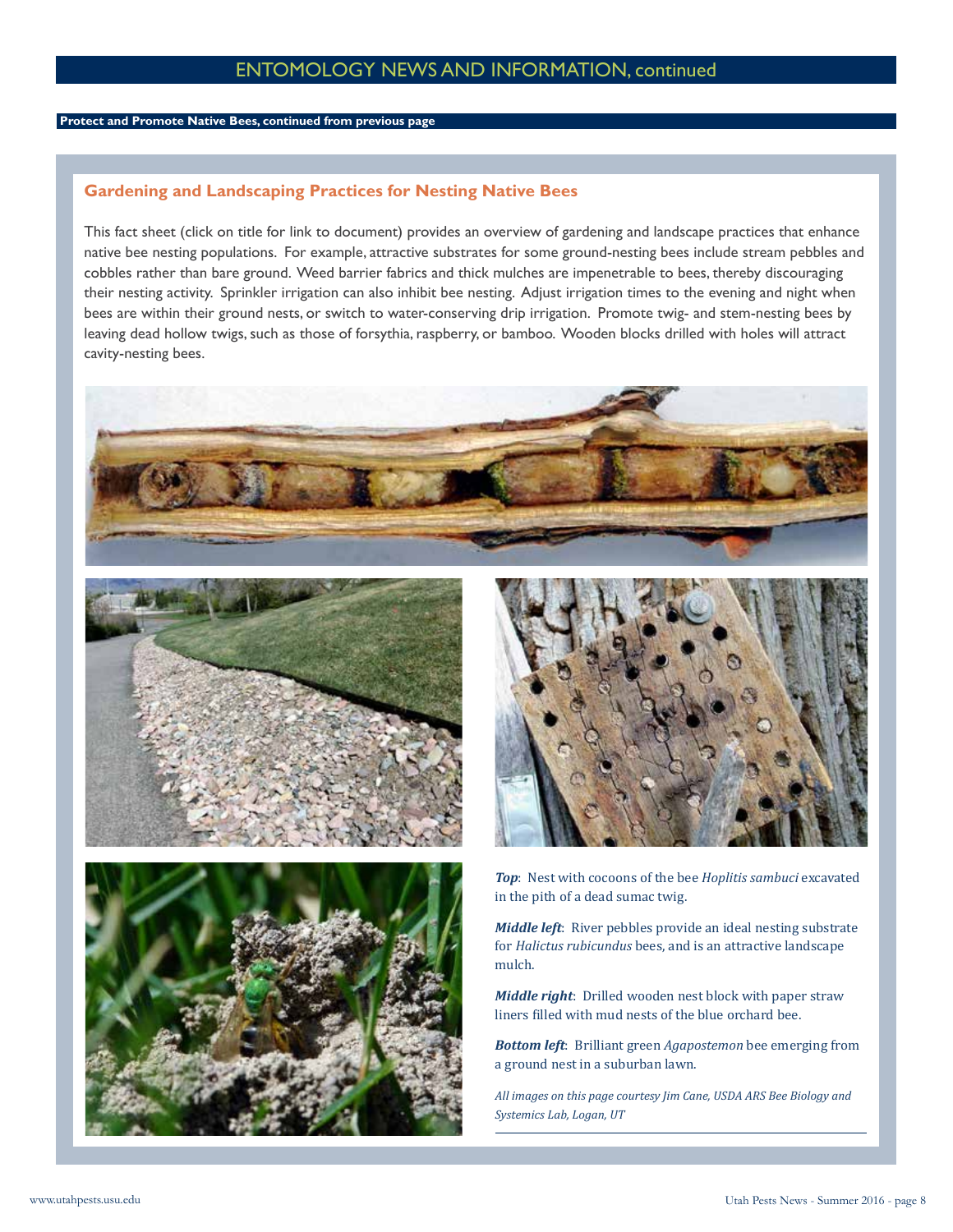### **New Honey Bee Pest Detected in Utah**

An invasive pest that has caused economic damage to commercial beekeepers in the U.S. has been discovered in Utah. In April 2016, a single small hive beetle was found in Washington County. The small hive beetle (SHB) (*Aethina tumida*) is native to sub-Saharan Africa, where it is a minor pest in African honey bee (*Apis mellifera scutellata*) colonies. In Africa, SHB damages only weak bee colonies and stored comb; however, outside its native range, it can be a major pest of European honey bees (*Apis mellifera mellifera*). Africanized honey bees are more aggressive than non-African honey bees, and will harass adult beetles inside the hive, keeping the beetles in check.

SHB adults and larvae feed on honey, pollen, wax, and bee brood. The larvae are associated with a yeast (*Kodamaea ohmeri*), which contaminates the honey, causing it to ferment and froth. Honey damaged by SHB becomes discolored (blackened) and develops a smell likened to decaying or rotten oranges. Bees and frames may also appear wet or greasy. Heavily infested colonies may eventually abandon the nest.

SHB was first detected in the U.S. in Florida in 1998 in a commercial apiary, but is thought to have arrived as early as 1996. It has since been found in more than 30 states, and infestations are especially common in the southeast. It is unknown how this pest found its way into the U.S. (and into Utah). Adult beetles are strong fliers and capable of traveling nearly 10 miles on their own. Adults and immature life stages can also be transported by human assistance (e.g., infested bee colonies).

Adults vary in color from tan to reddish brown to a darker brown or black. They have clubbed antennae and are 1/4 inch long and oblong in shape. Adult beetles avoid sunlight and will scatter for cover into corners or fly away when the hive is opened. Eggs are pearly-white in color and clusters can be found in small cracks and crevices of the hive. In weak colonies, eggs may be found directly on brood comb. Larvae are cream-colored with a brown/tan head, and have small spines along their back and three pairs of well-developed legs near their head. They are often found clustered together in the corners of a hive.

To prevent SHB from invading honey bee colonies, keep a healthy and strong colony, as weak colonies are more susceptible to disease and attack. During the summer, inspect hives at least once every 10-14 days for pests and diseases. Bee hives should be kept in a sunny area, away from trees and if possible, on a concrete pad or another soilless surface. SHBs prefer cool, shady spots and sandy soils for pupation.



*Top*: Small hive beetles are easily visible in a hive among bees. *Bottom*: Small hive beetle larvae can introduce a fermenting yeast, damaging honey.

This summer, the Utah Department of Agriculture and Food (UDAF) is leading a survey for honey bee pests, including SHB. As part of this survey, they have placed several SHB traps near the area that the initial detection was found and will also be inspecting nearby apiaries. If you find this insect or suspect you have an infestation, please contact Kris Watson (kwatson@utah.gov) or to request an inspection of your hive, email UDAF-Insects@utah.gov. For more information about Utah's Apiary program, [click here for their beekeeping page.](http://ag.utah.gov/plants-pests/beekeeping.html)

Lori Spears, USU CAPS Coordinator

### *References*

Ellis, J.D. and A. Ellis. 2010. [Small hive beetle.](http://entnemdept.ufl.edu/creatures/misc/bees/small_hive_beetle.htm) EENY-474. University of Florida.

Hood, W.M. 2000. [Small hive beetle](http://www.clemson.edu/extension/beekeepers/factsheets/small_hive_beetle.pdf). Clemson Cooperative Extension.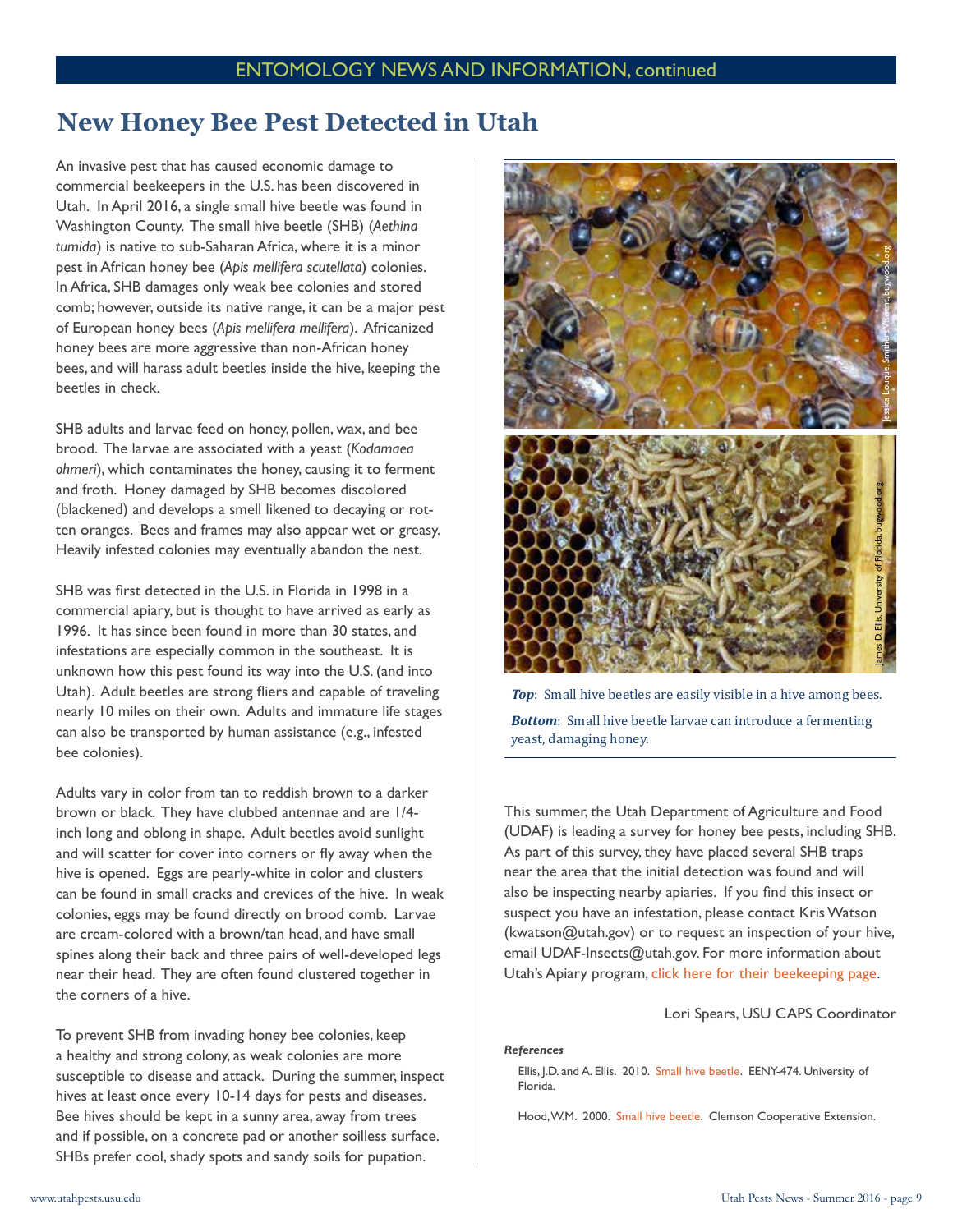### ENTOMOLOGY NEWS AND INFORMATION, continued



*Hoplocampa brevis* was identified from infested pears in Utah County in spring 2016.

When hearing the name "pear sawfly," one may think of the somewhat common gelatinous, leaf-feeding larva on pear and cherry (also known as pear slug). A different sawfly that was newly identified in Utah is also called "pear sawfly" in other parts of the world. To differentiate, it will be referred to as European pear sawfly (*Hoplocampa brevis*) in this article.

In spring 2015, an Orem, Utah grower reported having pear fruitlets with exit holes similar to codling moth. Many fruits were inspected, but no larvae could be found, and no new damage occurred. In spring 2016, the grower again found damage, and sent infested fruitlets to the UPPDL. The diagnostic lab suspected pear sawfly, and it was confirmed with molecular DNA testing.

In North America, EPS was first detected in Maryland and Pennsylvania in the 1960s, in Ontario, Canada in 1964, and in Virginia in 2005. Across the Atlantic, EPS was detected in England in 1934 and is known to inhabit northern and central Europe, Asia Minor, parts of Russia, and Iran.

EPS is a small, fly-like wasp that measures about 3/16 in length. Adult males are said to be uncommon, and parthenogenic reproduction is suspected. The tiny, clear eggs are found in an egg-laying scar below the blossom sepals. Larvae are creamy white with a light brown to dark black head capsule. When mature, they are 1/3-inch long. To see more images of this pest, [click on this page.](http://www.efa-dip.org/en/servicios/Galeria/index.asp?action=displayfiles&item=%2Fcomun%2Fservicios%2Fgaleria%2FPLAGAS+Y+ENFERMEDADES+-+PESTS+AND+DESEASES+-+PRAGAS+E+ENFERMIDADES%2FPeral+-+Pear+tree+-+Pereira%2FHoplocampa/)

EPS is a spring pest, but the exact life cycle in Utah is not known. In Italy, it overwinters as a mature larva in the soil, and pupates in the spring. Adults emerge before, during, or after pear bloom. Females lay eggs for 10 to 25 days, inserting them singly inside the base of flowers in a blister-like cavity just below the level of the sepals. Hatched larvae enter the fruit and feed on the flesh and seeds. Some larvae will feed on more than one pear, resulting in a "secondary attack." Larvae feed for up to three weeks before dropping to the ground to overwinter. There is one generation per year.

EPS feed exclusively within pear fruitlets. The damage includes fruit tunneling and frass, and accompanying black decay around the exit holes. Damaged fruits will fall to the ground. Injury may fluctuate from year to year and depends



Fruit infested by a larva of the European pear sawfly may become deformed in shape and do not size up at the same rate as healthy fruit. Sticky brown frass can be seen on the calyx end of the fruit.



Larvae may exit the fruit and move to adjacent fruit, causing a secondary attack. When mature, larvae drop to the ground and diapause in the soil until the following spring, when they pupate to an adult.

continued on next page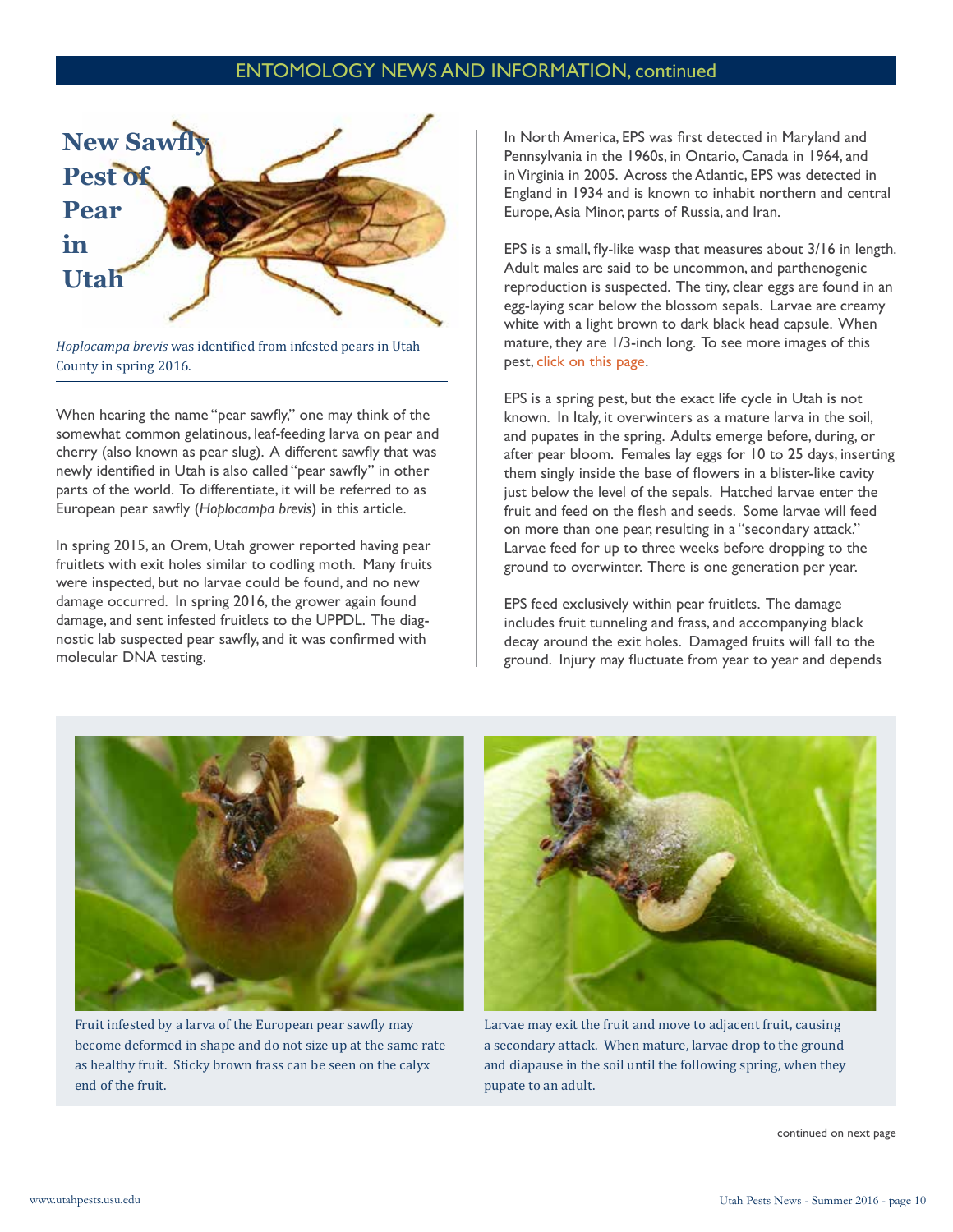### **New Pear Pest in Utah, continued from previous page**

upon the previous year's population, the timing of adult flight and bloom, the level of fruit set, and overwintering conditions. The Orem, Utah grower reported minor losses, but in highly infested areas of Europe, EPS can cause up to 70% loss, primarily on orchard borders.

Conventional approaches to managing EPS in other countries have involved the application of a pesticide at petal fall. In the U.S., there are no products specifically labeled for EPS, but typical dormant or petal-fall treatments for other pests have been shown to be effective in Ontario. The Orem, UT grower reported that he applied dormant oil plus diazinon this spring, and his losses were reduced by about 90%.

For organic control, the use of entomopathogenic nematodes were evaluated in Italy in 2007. The researchers found that when *Steinernema feltiae* was applied as a foliar spray when larvae started exiting fruit, results were comparable to rotenone and pyrethrum. More applicable to Utah is the use of nematodes in the soil. A second part of their study found that applying a mix of *Heterorhabditis bacteriophora* and *S. carpocapsae* to the soil just before larval drop (late May to early June) resulted in zero adult sawfly emergence the following year, as compared to 20 adults in the untreated control.

Utah Pests staff will continue to evaluate EPS in Utah and will establish an acceptable management program for areas affected by this pest. A more detailed look at EPS and management practices will soon be published in a Utah Pests fact sheet.

### Ryan Davis, UPPDL Arthropod Diagnostician

#### *References*

Afonin, A.N., S.L. Greene, N.I. Dzyubenko, A.N. Frolov. 2008. [Interactive](http://www.agroatlas.ru/)  [Agricultural Ecological Atlas of Russia and Neighboring Countries](http://www.agroatlas.ru/). Economic Plants and their Diseases, Pests and Weeds [Online].

Antropoli, A., Faccioli, G., and Pasqualini, E. 1994. Relationship between adult captures of *Hoplocampa brevis* Klug (Hymenoptera, Tenthredinidae) and larval infestation. IOBC/wprs Bulletin, 17(4): 1-4.

Curto, G, Boselli, M., Vergnani, S., and Reggiani, A. 2007. Effectiveness of entomopathogenic nematodes in the control of sawfly (*Hoplocampa brevis*) in pear orchards. IOBC/wprs Bulletin Vol 30 (1), pp. 13-17.

Davoudi, Z. 1987. Pear sawfly in Iran. Entomologie et phytopatologie appliquees, 54: 1-2.

Dustan, G. G. 1965. Occurrence in Ontario of the Pear Fruit Sawfly, *Hoplocampa brevis* (Klug). The Canadian Entomologist, 98: 267.

Thomas, I. 1936. On the occurrence in England of the pear fruit sawfly, *Hoplocampa brevis* Klug. Annals of Applied Biology, 23: 633-639.

Virginia Tech. [Pear Fruit Page.](http://www.virginiafruit.ento.vt.edu/pearsawfly.html) Last accessed 6-23-16.



Exit holes of European pear sawfly are easily visible, and the edges are typically blackened.



Larvae tunnel through the flesh and feed on the seeds of one or multiple fruits over a period of up to 30 days. Infested fruit drop just before the typical "June drop" period.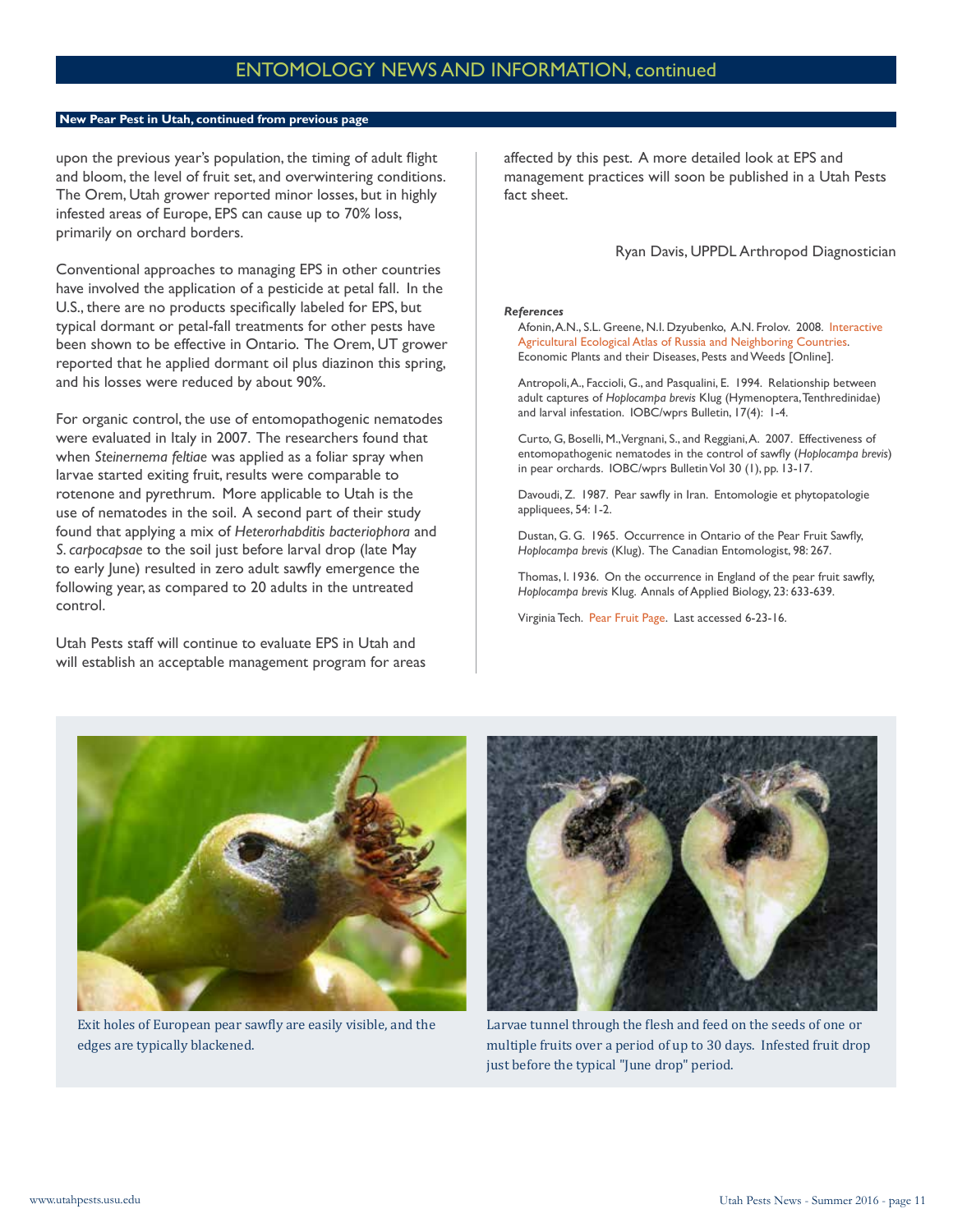### **In the National News**

### **NON-CROP PESTICIDE EXPOSURE OF BEES**

Purdue University entomologists report in *Nature Communications* that honey bees in a Corn Belt location collect the majority of their pollen from non-crop plants, even in areas dominated by corn and soybeans, and that pollen is contaminated with both agricultural and urban pesticides. The study included honey bee hives from a seed-treated corn field, an untreated corn field, and a natural meadow. Pollen was collected weekly for 16 weeks, and found to represent up to 30 plant families and residues from up to 31 pesticides, with fungicides and herbicides dominating. The highest concentrations of pesticides were pyrethroids, followed by neonicotinoids. The authors comment that their findings illustrate how honey bees are chronically exposed to pesticides throughout the season. Little is known about how these pesticide classes interact with one another to affect bees.

### **"PACE TO PLANT" TECHNIQUE TO REDUCE PLANT STRESS**

Urban trees face many stressors, particularly heat from sidewalks, streets, parking lots, and buildings, that can lead to increased pest activity. University of Florida entomologists determined the minimum amount of these impervious surfaces around a tree that can induce stress. The study, published in *Arboriculture and Urban Forestry*, found that trees surrounded by < 33% impervious surface cover (at 25 m) will most likely be in good or excellent condition. Trees surrounded by 33% - 66% are likely to be in fair condition, and trees surrounded by 67% or more tend to be in poor condition. The study proposes the "Pace to Plant" technique to estimate the percent of surrounding impervious surface, which entails walking transects totaling 100 steps in various locations from the planting site. Using their threshold levels of impervious surface, the authors conclude that landscape architects and professionals can plant trees in a way that reduces pest damage and economic loss.

### **RADISH AS A COVER CROP**

Cover crops are plants that are grown during a fallow period to protect soil from erosion, improve fertility, and suppress weeds. University of New Hampshire agronomists report in *Agronomy Journal* that out of eight cover crops tested, forage radish was the most effective in suppressing weeds and increasing soil quality and health. In addition, the cash crop that was planted after the cover crop produced the highest yield in the radish-grown soil. The other crops that were included in the two-year study were annual ryegrass, winter rye, alfalfa, crimson clover, white clover, hairy vetch, and soybean.

### **NEW BIOCONTROL FOR EMERALD ASH BORER**

Emerald ash borer (EAB) has been devastating ash trees throughout eastern North America, and occurs as far west as Boulder, CO. In May 2015, USDA Animal and Plant Health Inspection Service (APHIS) approved the release of *Spathius galinae*, a parasitic wasp native to Russia, as a biocontrol agent. It is one of the most host-specific wasp parasitoids of EAB discovered to date. Research on *S. galinae* was conducted by University of Delaware and Agricultural Research Service entomologists on how to rear the wasps, their environmental requirements, and their ability to find their host. Like many other parasitoid wasps, it locates host larvae first by "sniffing" out infested ash trees, and then by using sensors in their legs to detect the vibrations of larvae feeding underneath the bark. Once a wasp feels the vibrations, it uses its ovipositor to drill through the bark and lays up to 15 eggs on the surface of an EAB larva. The wasp larvae then feed on, and kill, the EAB larvae. Now that the studies have

been completed, the rearing process of *S. galinae* has begun at the USDA APHIS lab in Michigan, with releases soon to occur.

### **PEACHY DEFENSE SYSTEM FOR SEEDS**

Pits (seeds) from peaches and other Prunus family plants contain amygdalin, a substance which can degrade into hydrogen cyanide in the stomach. This is nature's way of protecting plant seeds from being eaten by herbivores. Chemists in Zurich have developed a coating for seeds that functions in the same way as this natural model. The coated seed compared favorably with chemically-treated seed in killing larvae of mealworm, Indian meal moth, and the lesser grain borer, all insects that cause considerable damage to wheat stores worldwide. In addition, the coating on the seed did not impair germination, and is biodegradable. The chemists say that using this seed coating is as straightforward as spraying, with similar costs.

### **SUNFLOWER POLLEN PROTECTS BEES**

Native bee species that are artificially fed sunflower pollen often develop poorly, slowly, or not at all. Yet in the wild, many bee species purposefully collect pollen from the sunflower family (including dandelions, daisies, and thistles). Entomologists from the Rocky Mountain Biological Laboratory (RMBL) in Colorado theorized that this specialization confers antiparasite benefits. They observed various cavity-nesting bee species over 4 years and found that those that specialized on sunflower pollen were not attacked by sapygids, common parasitic wasps of bees. Sapygid wasps penetrate the bee nests and lay eggs on the bee eggs. The larvae eat the bee egg, and then feed on the pollen provision. A follow-up study at the RMBL confirmed the pollen specialization when they discovered that the sapygid larvae could not survive on the sunflower pollen.